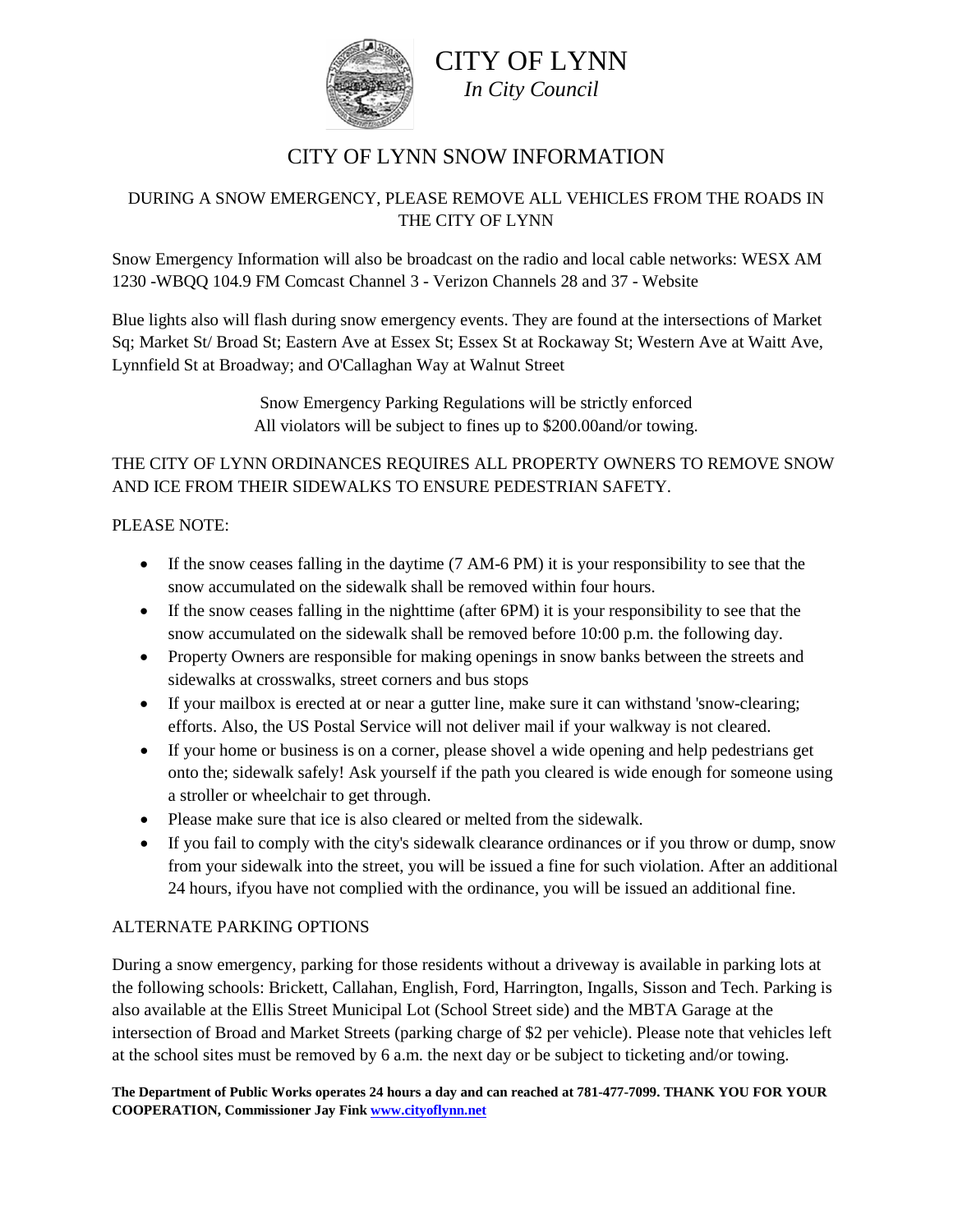

CITY OF LYNN *In City Council*

April 12, 1994

### IM THE YEAR ONE THOUSAND NINE HUNDRED NINETY-FOUR AN ORDINANCE AMENDING THE ORDINANCES RELATIVE TO THE REMOVAL OF SNOW AND ICE IN THE CITY OF LYNN

Be it Ordained by the City Council of the City of Lynn and by the authority of the same as follows, to wit:-

SECTION 1. The purpose of the following ordinance is to serve and facilitate the convenience of travel for the general public and for the emergency access of all public safety vehicles.

SECTION 2. The ordinances relative to the removal of snow and ice in the City of Lynn, as heretofore amended, are hereby further amended as follows:

"The owner or agent having charge of an estate abutting on any sidewalk within the limits of the public ways of the City of Lynn, shall remove or cause to be removed, the snow and ice from the sidewalk in front of such estate unless the ice thereon is made even and owned with sand or other suitable substance to prevent slipping. If the snow ceases falling in the daytime, which is defined as 7:00 a.m. to 6:00 p.m., it shall be removed within four hours after the snow has ceased to fall, and if it ceases falling in nighttime which is defined as 6:01 p.m. to 6:59 a.m., it shall be removed before 10:00 p.m."

SECTION 3. The provisions of the foregoing section shall apply to snow and ice which slides or falls from any building, and to ice formed or accumulated upon any sidewalk, however formed or accumulated.

SECTION 4. From November 15 to March 15 of each year hereinafter defined as the winter season, the DPW Commissioner shall be hereby authorized to declare that there shall be one- sided parking at his discretion, alternating each year, on all non-posted streets being those streets which do not prohibit parking for any reason, throughout the City of Lynn. The odd even parking for the winter season shall be determined as follows. For the winter season beginning March 15, 1994 to March 15, 1995, parking shall be allowed on the even side of the street. In the following winter season, parking shall be allowed on the odd side of the street.

SECTION 5. The enforcement agencies for this ordinance shall be the Police Department, Health Department, Building Department, and Department of Public Health.